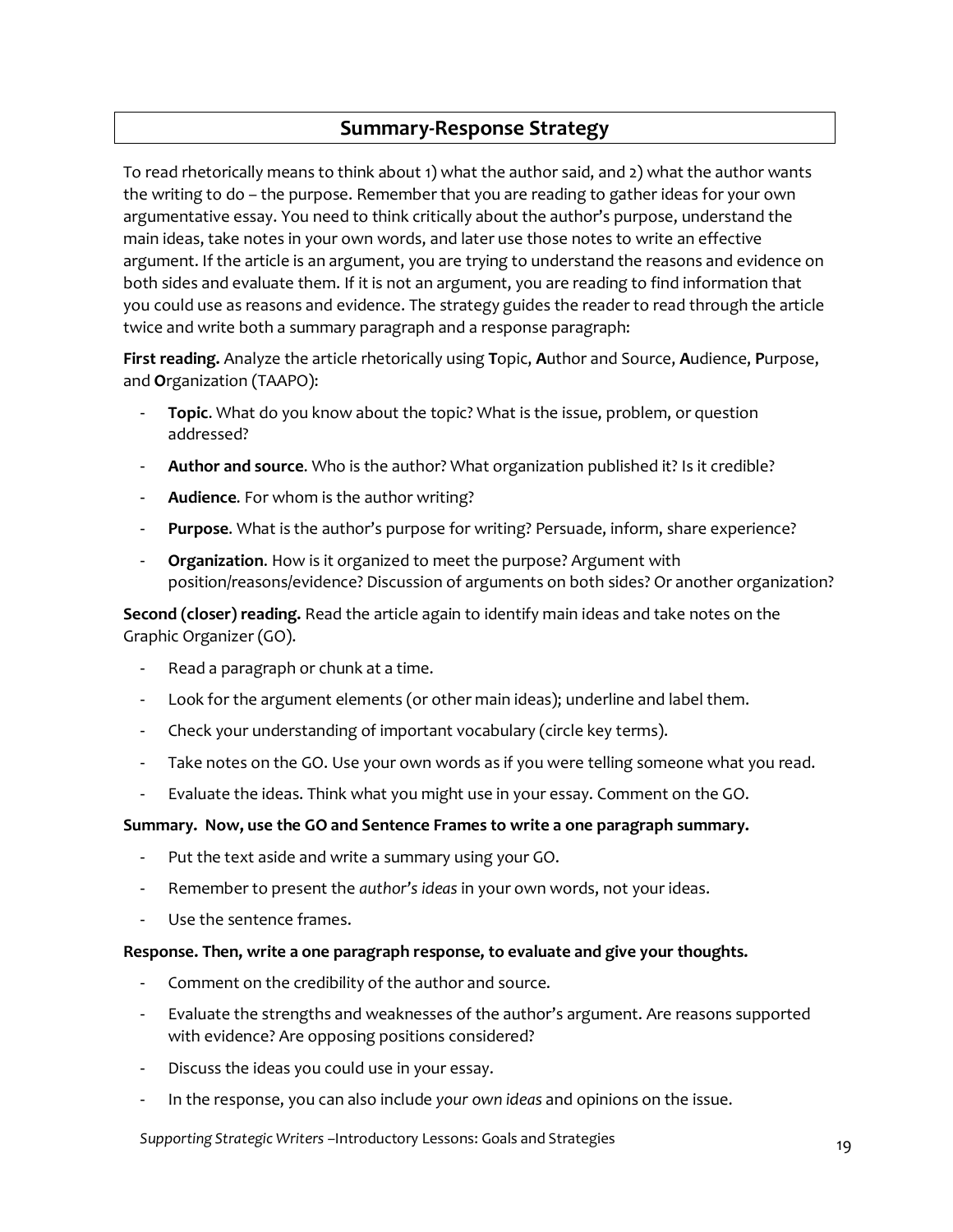|                                     |  | <b>TAAPO and Graphic Organizer</b>             |          |                              |                                 |
|-------------------------------------|--|------------------------------------------------|----------|------------------------------|---------------------------------|
|                                     |  | Taking Notes to Write a Summary-Response Paper |          |                              |                                 |
| <b>Analyze Using TAAPO:</b>         |  |                                                |          |                              |                                 |
| <b>Topic:</b>                       |  |                                                |          |                              |                                 |
| Author and source:                  |  |                                                |          |                              |                                 |
| Audience:                           |  |                                                |          |                              |                                 |
| Purpose:                            |  |                                                |          |                              |                                 |
| Organization (elements):            |  |                                                |          |                              |                                 |
| <b>Citation:</b>                    |  |                                                |          |                              |                                 |
|                                     |  |                                                |          |                              |                                 |
| Issue/Problem:                      |  |                                                |          |                              |                                 |
|                                     |  |                                                |          |                              |                                 |
|                                     |  |                                                |          |                              |                                 |
| Author's position (or central idea) |  |                                                |          |                              |                                 |
|                                     |  |                                                |          |                              |                                 |
| Reasons (or main points)            |  | Key evidence (or supporting<br>details)        |          | <b>Comments for response</b> |                                 |
|                                     |  |                                                |          |                              |                                 |
|                                     |  |                                                |          |                              |                                 |
|                                     |  |                                                |          |                              |                                 |
|                                     |  |                                                |          |                              |                                 |
|                                     |  |                                                |          |                              |                                 |
|                                     |  |                                                |          |                              |                                 |
|                                     |  |                                                |          |                              |                                 |
| Opposing position (if present)      |  |                                                |          |                              |                                 |
|                                     |  |                                                |          |                              |                                 |
|                                     |  |                                                |          |                              |                                 |
| <b>Opposing Reasons</b>             |  | Support/evidence                               | Rebuttal |                              | <b>Comments for</b><br>response |
|                                     |  |                                                |          |                              |                                 |
|                                     |  |                                                |          |                              |                                 |
|                                     |  |                                                |          |                              |                                 |
|                                     |  |                                                |          |                              |                                 |

*Supporting Strategic Writers –*Introductory Lessons: Goals and Strategies 20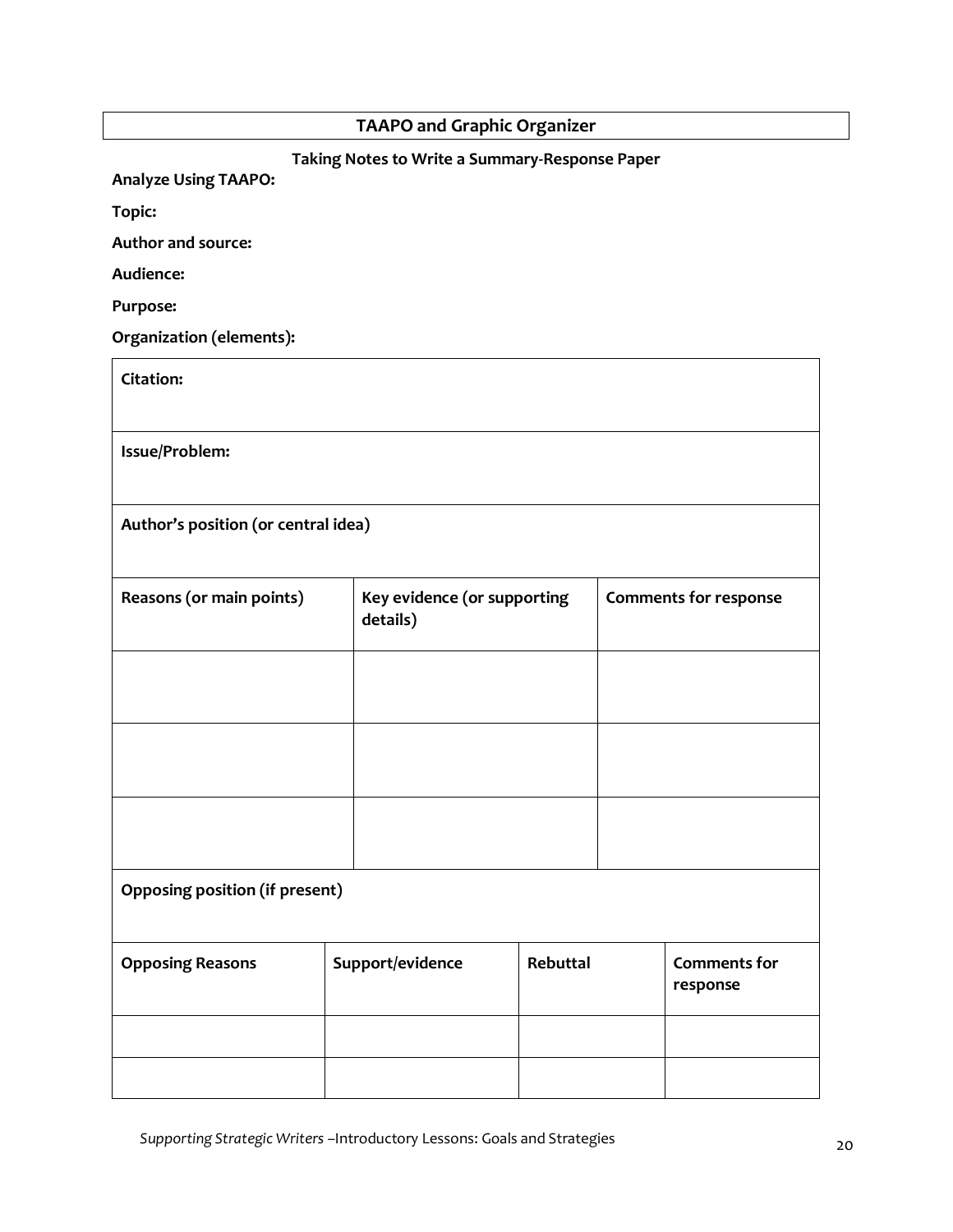# **Instructional Procedures for the Summary-Response Strategy**

#### **Thinking Rhetorically: Summary-Response Strategy**

Thinking rhetorically is at the heart of critical reading and argumentative writing. To understand and critically think about a text requires students to think—before, during, and after reading about the author's purpose and perspective on the issues discussed. When students write about issues, they are entering a conversation with others who have written from multiple perspectives with multiple voices. This level of writing requires students to have a solid understanding of the sources they read so that they can integrate the ideas into a source-based argument.

Students will use the Summary-Response Strategy when reading articles in preparation for writing their own argumentative essay. The sources they read might be explicit arguments, discussions of arguments on both sides, informative pieces, or stories that make a point. Even for non-argumentative pieces, students should still read with an emphasis on finding ideas that they could use as reasons or evidence in their argument. The strategy guides rhetorical analysis to support the reading comprehension of struggling learners. It also provides a set of structured procedures for students to learn to guide reading an article twice and writing both a summary paragraph and a response paragraph.

**First reading.** Analyze the article rhetorically using **T**opic, **A**uthor and Source, **A**udience, **P**urpose, and **O**rganization (TAAPO). The first reading focuses on students using TAAPO to guide rhetorical analysis: topic or issue, author and source, intended audience, purpose, and organizational elements:

- When considering *Topic*, students should take time to consider what they already know and think about the issue. This activates their prior knowledge. When working collaboratively with the class, thinking about the topic involves discussion and gives instructors an opportunity to fill in some important background knowledge. This discussion of the topic might be part of a TAPFOR analysis on an issue before they start reading a particular article.
- Consideration of *Author* and *source* is increasingly important with the proliferation of media on the Internet. The curriculum includes lessons on how to check online sources for credibility and bias. After students are introduced to the strategies for checking sources, they should use them whenever they read an article.
- To understand purpose, students should analyze the author's **Audience**: to whom is the author directing his discussion? Is the audience familiar with his topic?
- *Purpose* is presented simply as persuasive, informative, and storytelling. However, class discussion can elaborate on the multiple purposes within these broad categories.
- *Organization* is also tied to *purpose.* Research shows that awareness of text structures (organization) supports comprehension. For example, published argumentative pieces may be organized in many ways, but the core elements of issue, position, reasons and evidence, and sometimes opposing positions will still be there. Looking for such elements can enhance student ability to understand the main ideas. Many published articles will examine reasons on two or more sides of an issue; we refer to these as discussion articles in the curriculum. For arguments and discussions, the elements will be the elements of argument. For informative pieces that do not present any arguments or for stories, students will look for main ideas. Looking for common organizational structures such as cause-effect, comparison, or problemsolution may be helpful; the curriculum does not include formal instruction in these structures, but instructors are asked to mention the structures at times.

*Supporting Strategic Writers –Introductory Lessons: Goals and Strategies* 17